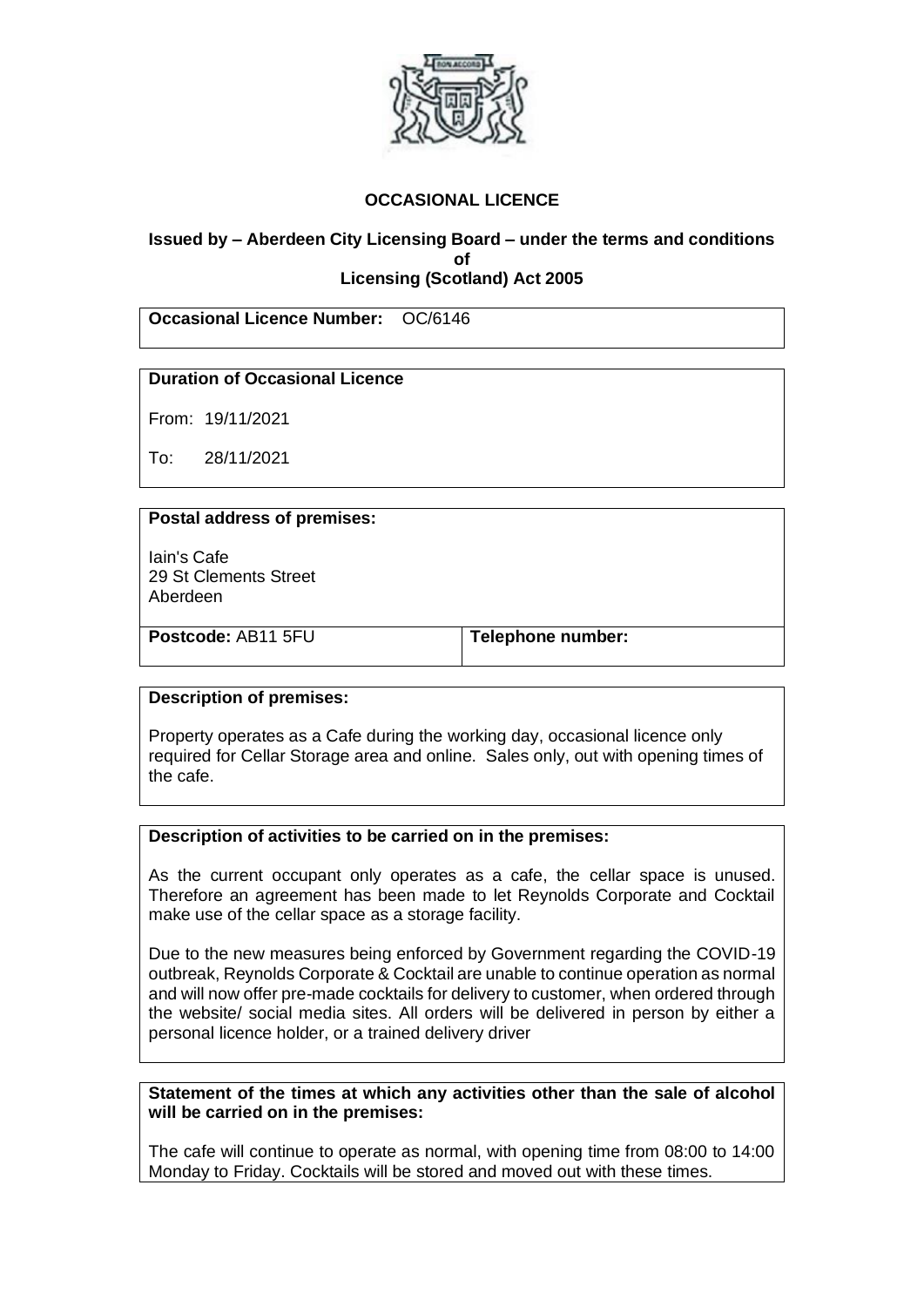

### **Licensed Hours during which alcohol will be sold on the premises:**

N/A

**Licensed hours during which alcohol will be sold off the premises (if appropriate):**

10:00 to 22:00

| Ages of children or young persons<br>permitted entry.    | Times at which children or young<br>persons permitted entry. |
|----------------------------------------------------------|--------------------------------------------------------------|
| N/A                                                      | N/A                                                          |
| Parts to which children or young persons permitted entry |                                                              |
| N/A                                                      |                                                              |

**Name (registered) address, telephone number and email (where relevant) of holder of occasional licence**

Christopher Reynolds 22 Cypress Grove Bridge of Don Aberdeen AB23 8LB

01224707617 chris@reynoldscorporateandcocktail.com

**Registered number of holder, for example, company number, charity number (if applicable)**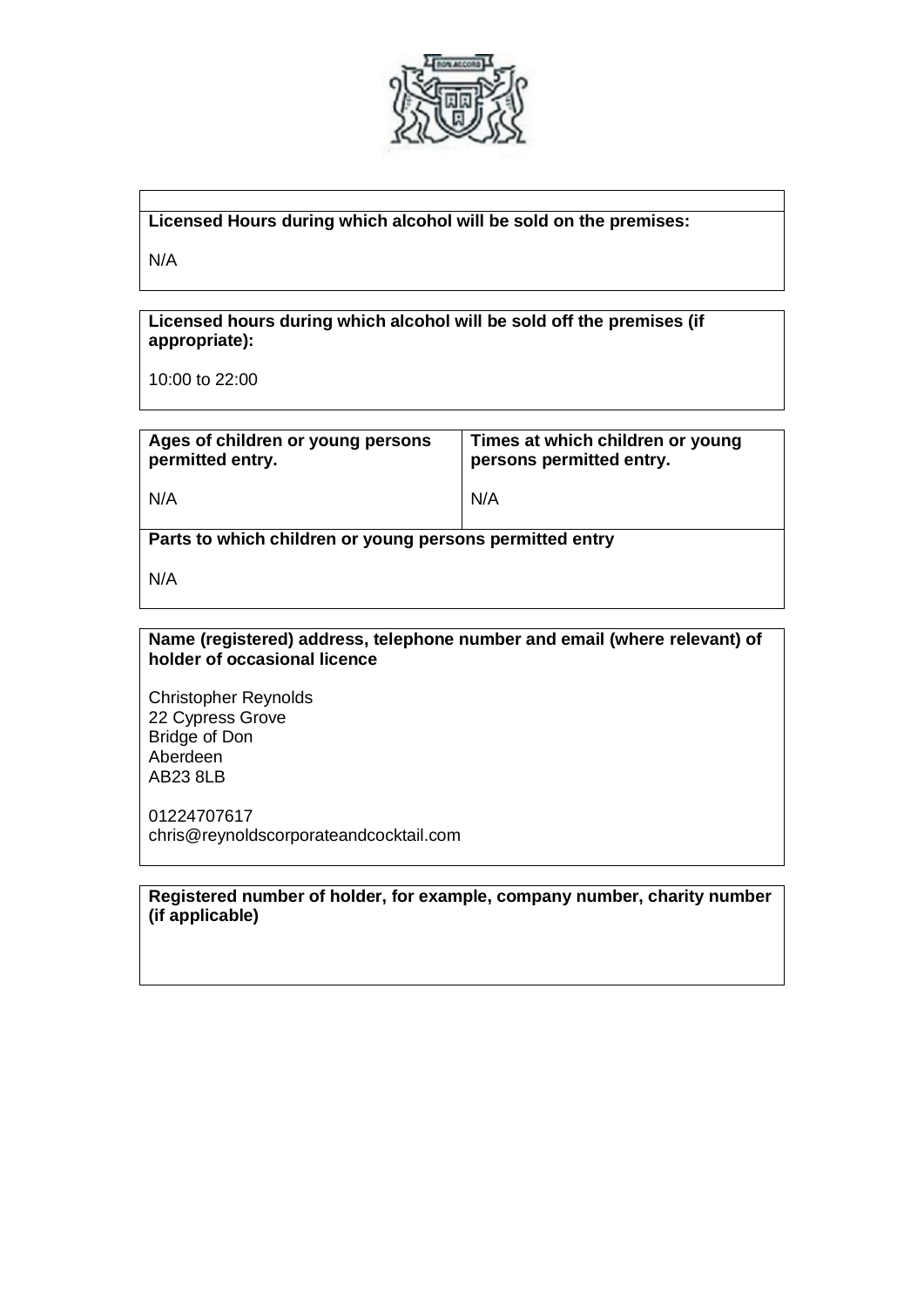

## **ANNEX A**

# **Occasional licence number:** OC/6146

# **OCCASIONAL LICENCE**

## **MANDATORY CONDITIONS**

### Interpretation

1. In this schedule, "the premises" means, in relation to any occasional licence, the premises specified in the licence.

## Compliance with licence

- 2. (1) Alcohol may be sold on the premises only in accordance with the terms of the licence.
	- (2) Nothing in sub-paragraph (1) is to be read as preventing or restricting the doing of anything referred to in section 63(2).
- 3. Any other activity to be carried on in the premises may be carried on only in accordance with the description of the activity contained in the licence.

## Authorisation of sales of alcohol

- 4. (1) The condition specified in sub-paragraph (2) applies only to an occasional licence issued to the holder of a premises licence or personal licence.
	- (2) Every sale of alcohol made on the premises to which the licence relates must be authorised (whether generally or specifically) by the holder of a personal licence.

### Voluntary organisations

- 5. (1) The condition specified in sub-paragraph (2) applies only to an occasional licence issued to a representative of a voluntary organisation.
	- (2) Alcohol may be sold on the premises only at an event taking place on the premises in connection with the voluntary organisation's activities.

### Pricing of Alcohol

- 5A (1) Alcohol must not be sold on the premises at a price below its minimum price.
	- (2) Where alcohol is supplied together with other products or services for a single price, sub-paragraph (1) applies as if the alcohol were supplied on its own for that price.
	- (3) The minimum price of alcohol is to be calculated according to the following formula— MPU×S×V×100 Where—

MPU is the minimum price per unit,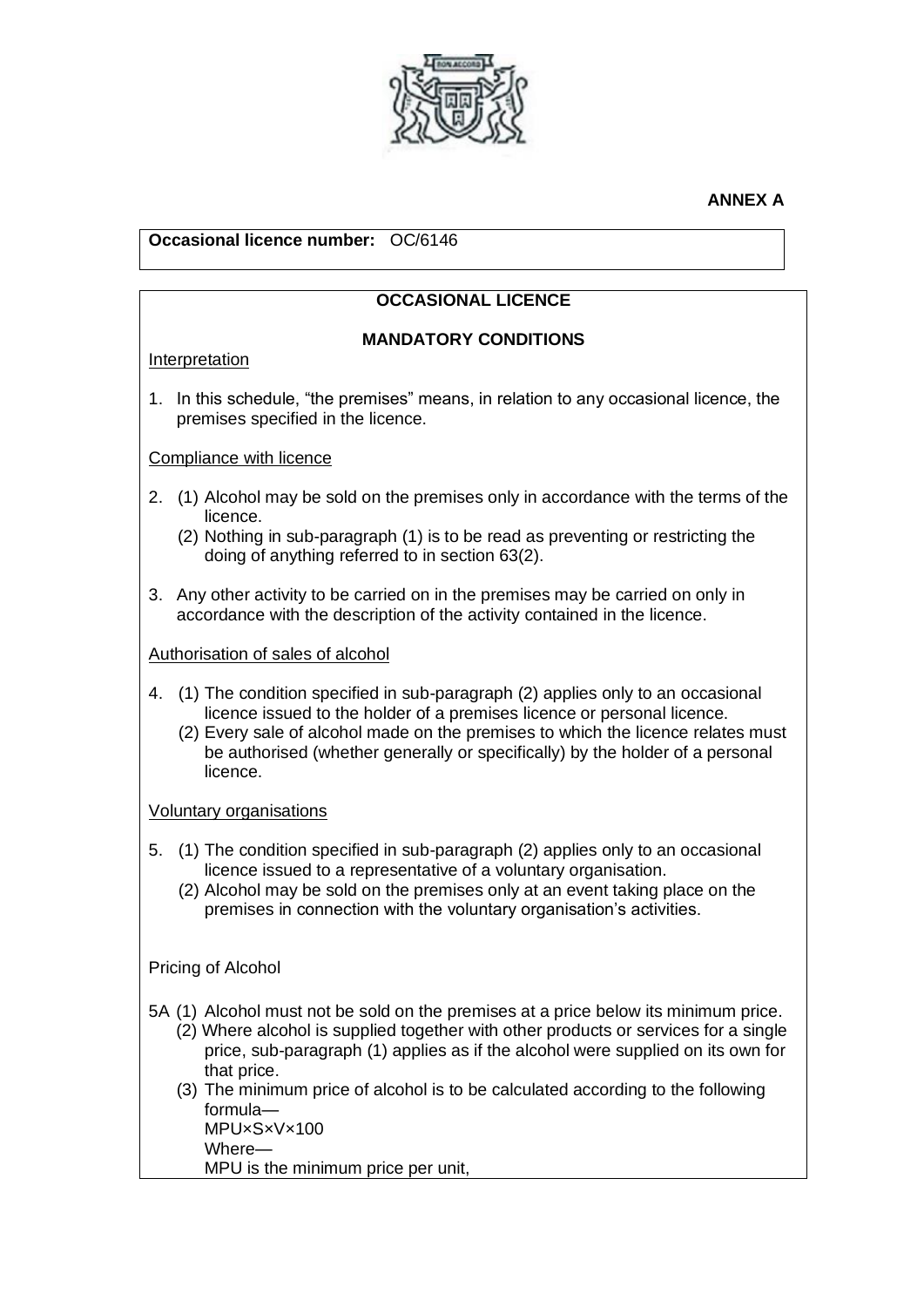

S is the strength of the alcohol, and

V is the volume of the alcohol in litres.

- (4) The Scottish Ministers are to specify by order the minimum price per unit for the purposes of sub-paragraph (3).
- (5) For the purposes of sub-paragraph (3), where—

(a) the alcohol is contained in a bottle or other container, and (b) the bottle or other container is marked or labelled in accordance with relevant labelling provisions, the strength is taken to be the alcoholic strength

- by volume as indicated by the mark or label.
- (6) The Scottish Ministers are to specify by order the enactments which are relevant labelling provisions for the purposes of sub-paragraph (5)
- 5B (1) A package containing two or more alcoholic products (whether of the same or different kinds) may only be sold on the premises at a price equal to or greater than the sum of the prices at which each alcoholic product is for sale.
	- (2) Sub-paragraph (1) applies (a) only where each of the alcoholic products is for sale on the premises separately, and (b) regardless of whether or not the package also contains any item which is

not an alcoholic product.

- (3) In this paragraph "alcoholic product" means a product containing alcohol and includes the container in which alcohol is for sale.
- 6. Where the price at which any alcohol sold on the premises for consumption on the premises is varied—
	- (a) the variation (referred to in this paragraph as "the earlier price variation") may be brought into effect only at the beginning of a period of licensed hours, and
	- (b) no further variation of the price at which that or any other alcohol is sold on the premises for consumption on the premises may be brought into effect before the expiry of the period of 72 hours beginning with the coming into effect of the earlier price variation. Irresponsible drinks promotions
- 6A Where the price at which any alcohol sold on the premises for consumption off the premises is varied –
	- (a) the variation (referred to in this paragraph as "the earlier price variation") may be brought into effect only at the beginning of a period of licensed hours, and
	- (b) no further variation in the price at which that alcohol is sold on the premises may be brought into effect before the expiry of the period of 72 hours beginning with the coming into effect of the earlier price variation.

Irresponsible drinks promotions

- 7. (1) An irresponsible drinks promotion must not be carried on in or in connection with the premises.
	- (2) Subject to sub-paragraph (3), a drinks promotion is irresponsible if it—
		- (a) relates specifically to an alcoholic drink likely to appeal largely to persons under the age of 18,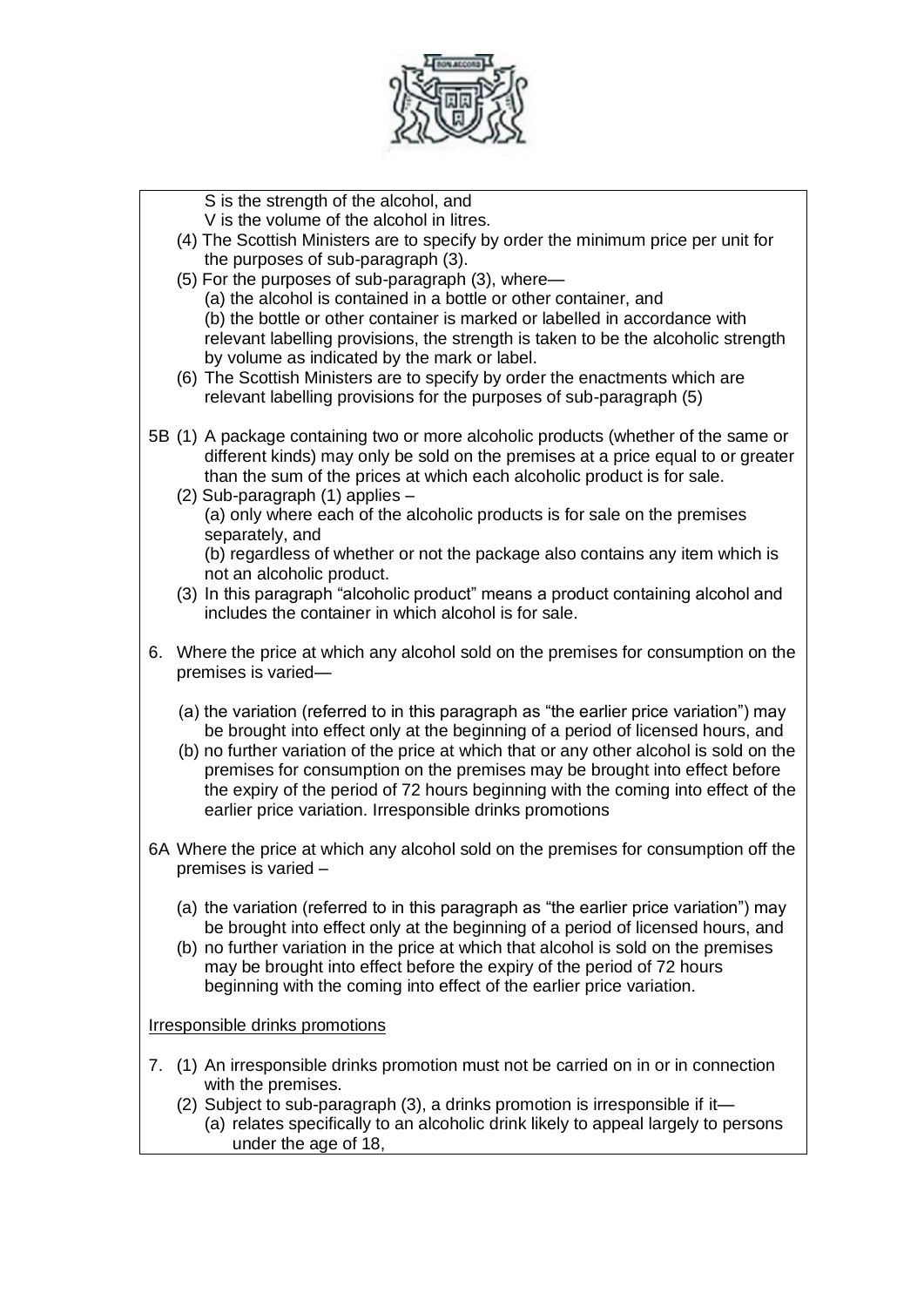

(b) involves the supply of an alcoholic drink free of charge or at a reduced price on the purchase of one or more drinks (whether or not alcoholic drinks), (c) involves the supply free of charge or at a reduced price of one or more extra measures of an alcoholic drink on the purchase of one or more measures of the drink, (d) involves the supply of unlimited amounts of alcohol for a fixed charge including any charge for entry to the premises), (e) encourages, or seeks to encourage, a person to buy or consume a larger measure of alcohol than the person had otherwise intended to buy or consume, (f) is based on the strength of any alcohol, (g) rewards or encourages, or seeks to reward or encourage, drinking alcohol quickly, or (h) offers alcohol as a reward or prize, unless the alcohol is in a sealed container and consumed off the premises. (3) Paragraphs (c) to (e) of sub-paragraph (2) apply only to a drinks promotion carried on in relation to alcohol sold for consumption on the premises. (4) The Scottish Ministers may by regulations modify sub-paragraph (2) or (3) so as to— (a) add further descriptions of drinks promotions, (b) modify any of the descriptions of drinks promotions for the time being listed in it, or (c) extend or restrict the application of any of those descriptions of drinks promotions. (5) In this paragraph, "drinks promotion" means, in relation to any premises, any activity which promotes, or seeks to promote, the buying or consumption of any alcohol on the premises. Provision of non-alcoholic drinks 8. (1) The conditions specified in this paragraph apply only to the extent that the occasional licence authorises the sale of alcohol for consumption on the premises. (2) Tap water fit for drinking must be provided free of charge on request. (3) Other non-alcoholic drinks must be available for purchase at a reasonable price. Age Verification Policy 9 (1) There must be an age verification policy in relation to the sale of alcohol on the premises. (2) An "age verification policy" is a policy that steps are to be taken to establish the age of a person attempting to buy alcohol on the premises ("the customer") if it appears to the person selling the alcohol that the customer may be less than 25 years of age (or such older age as may be specified in the policy). (3) The condition specified in this paragraph does not apply in relation to any sale of alcohol which takes place on the premises merely by virtue of being treated, by section 139, as taking place on the premises.